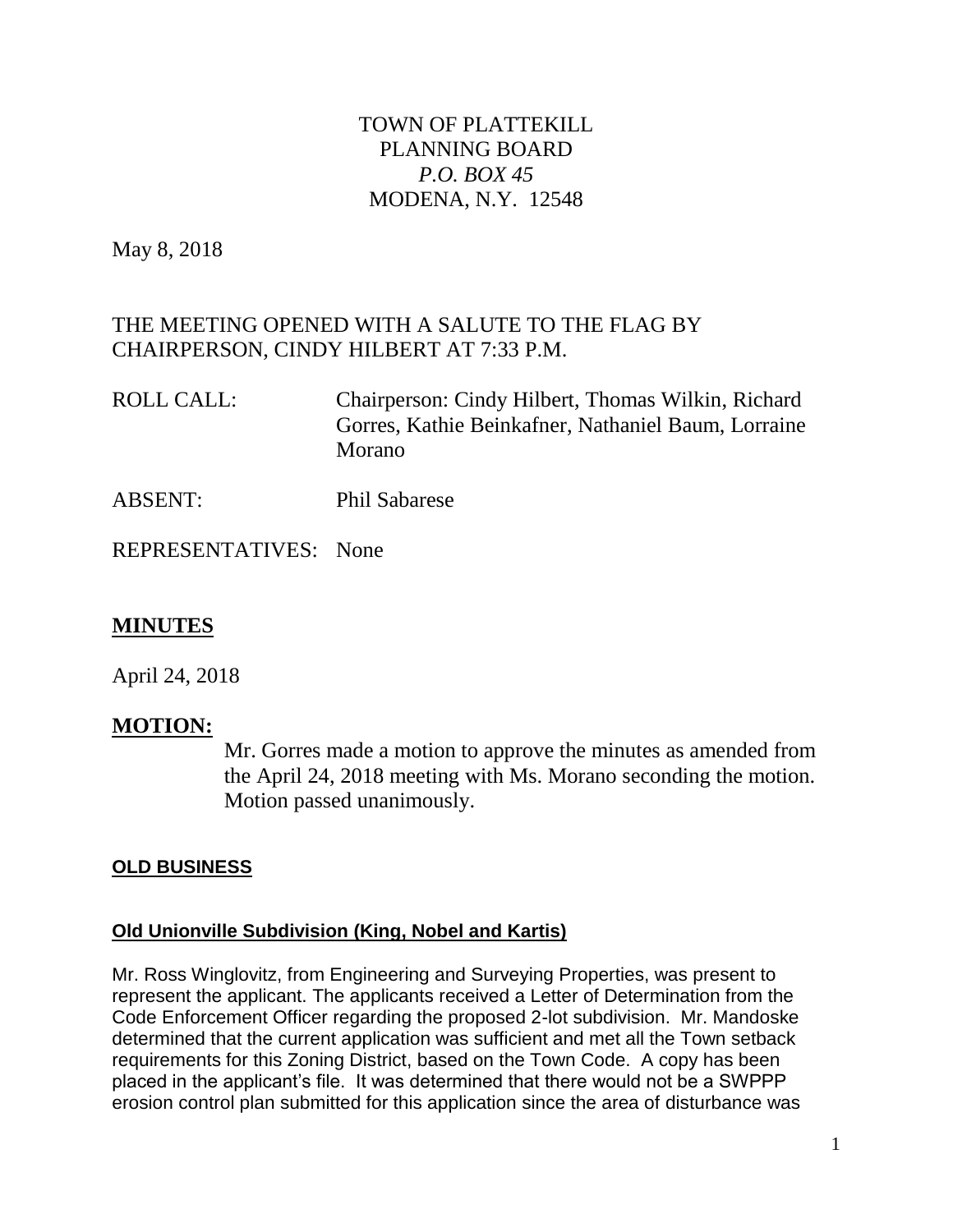minimal. The Planning Board members further discussed the application and it was determined that everything seemed to be in order. The applicant will need to work with the Town Board and have a Driveway Maintenance Agreement drawn up for both of the subdivided lots. There will also need to be a driveway and utility easement drawn up and recorded within the deed.

#### **MOTION:**

Mr. Wilkin made a motion to declare this a Type II Action and was seconded by Mr. Gores. The Negative Declaration will be done before the Public Hearing at the next meeting. Motion passed unanimously.

#### **MOTION:**

Mr. Wilkin made a motion to take Lead Agency on this project. Motion seconded by Mr. Gorres. Motion passed unanimously.

## **MOTION:**

Mr. Wilkin made a motion to declare this an unlisted action. Mr. Gorres seconded the action. Motion passed unanimously.

A public hearing for this project has been scheduled for Tuesday, June 12, 2018.

## **NEW BUSINESS**

Mr. Stephen Pauli, from Brooks and Brooks Surveying, was present to represent the applicant. Mr. Pauli presented an application for a proposed 2-lot subdivision for the owners, Mr. and Mrs. Palmateer, located at 145 Bedell Avenue, Plattekill, New York.

The applicants are proposing to subdivide their lot, which currently contains two single family residences. The front lot would contain approximately 2.00 acres of land and one of the single family residences. The current owners are proposing to live there. The lot in back which contained their mother's house will be sold to their son. This lot contains 2.85 acres.

Mr. Pauli presented section §110-15 of the Town Code which shows that the off-set of the accessory structure, the garage, needs to have a ten (10) foot minimum set from the property line. As shown on the map, the set back is currently 17.6'.

A copy of the comments from the Boards' engineers were given to Mr. Pauli. This memo was reviewed and the details discussed. The applicant needs to provide the Board with a copy of record showing that no wetlands exist on the property and that all the wetlands are on the adjourning property. A copy of the solid waste management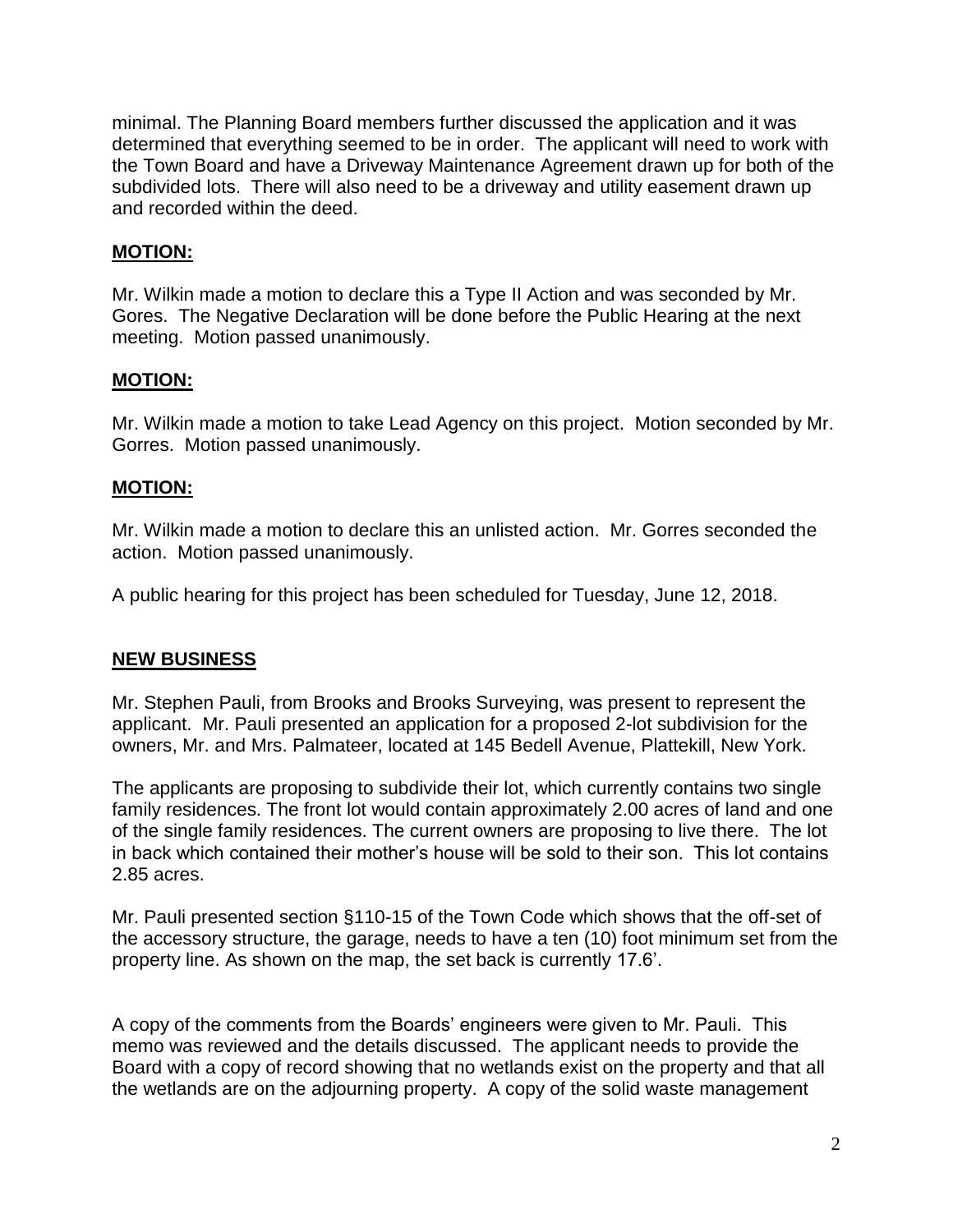facility remediation plan should be noted in the file and added to the survey map or discussed within the findings for the application.

The applicant will be to draw up a Driveway Maintenance Agreement, signed by both owners and approved by the Town Board.

#### **MOTION:**

Mr. Wilkin made a motion to take Lead Agency on this application and Mr. Gorres seconded the motion. Motion passed unanimously.

## **MOTION:**

Mr. Wilkin made a motion to type this application as a Type II Action under SEQR and Mr. Gorres seconded the motion. Motion passed unanimously.

This application has been placed on the agenda on June 12, 2018 for a public hearing.

## *VOUCHERS*

#### **Motion:**

Motion made by Mr. Gorres and seconded by Mr. Baum to approve the voucher payable to Barton and Loguidice, in the amount of \$485.50. This voucher is for the Moran Subdivision application. Motion passed unanimously.

#### **Motion:**

Motion made by Mr. Gorres and seconded by Ms. Morano to approve the voucher, payable to Barton and Loguidice, in the amount of \$657.00. This voucher is for the Old Unionville Road application. Motion passed unanimously.

The Planning Board will send a letter to the Town Board requesting that they refund the applicants any outstanding escrow monies.

## *ADJOURNMENT*

#### **Motion**:

Mr. Gorres made a motion to adjourn the meeting with Ms. Beinkafner seconding the motion. Motion passed unanimously. Meeting adjourned at 8:35 pm.